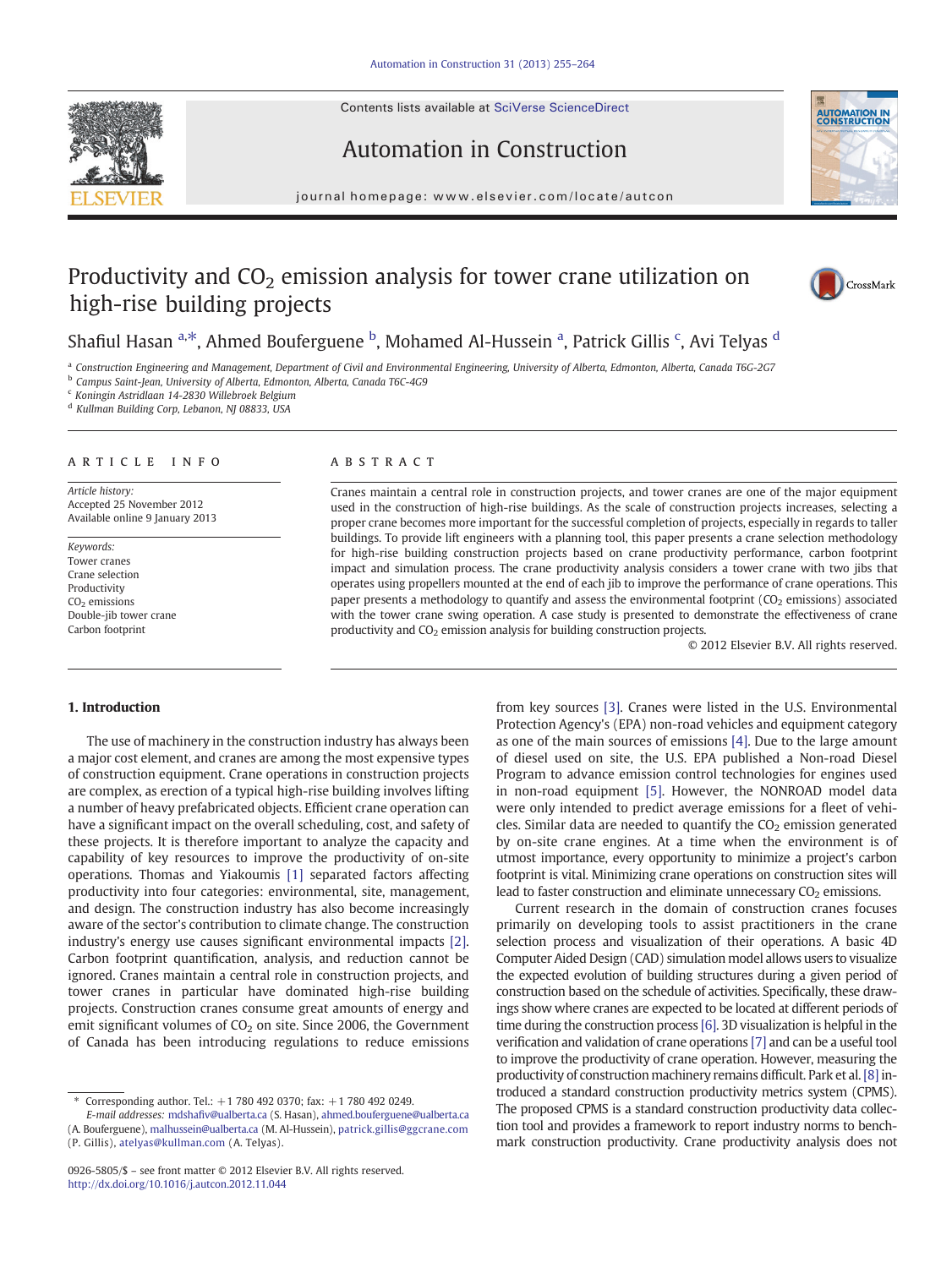

Fig. 1. Crane selection methodology.

receive much attention by practitioners. Lee et al. [\[9\]](#page--1-0) proposed a wireless technology to improve the productivity of the traditional tower crane. In practice, planning for crane operations is performed mostly intuitively and informally. The construction industry is seeking innovative approaches to improve the productivity and minimize the carbon footprint of crane operations.

This paper presents a methodology that focuses on the selection of cranes for high-rise building construction projects based on crane productivity performance and carbon footprint impact. This paper also presents a comparison analysis between the use of a single-jib tower crane and a new type of tower crane that operates using two jibs, referred to in this paper as a "double-jib" tower crane [\[10\]](#page--1-0). The proposed methodology is tested on a case study that involves the construction of a 34-story building in Brooklyn, NY. The building is constructed using modular construction technology. It consists of over 950 modules, and the cranes involved in lifting the components of the shear wall will make over 150 additional lifts.

### 2. Crane selection methodology

Lift planning and crane selection are receiving considerable attention from practitioners and academics who wish to ensure safety and economy within the workplace. Rodriguez-Ramos and Francis [\[11\]](#page--1-0) proposed a mathematical prescriptive model to establish the optimal location for a crane in a construction site. Alkass et al. [\[12\]](#page--1-0) described a methodology for crane selection for construction projects. The methodology is incorporated into an integrated computer system capable of advising users on the selection of appropriate cranes for their construction projects. A fuzzy logic approach to selecting the best crane type for a construction task from a list of selected crane types has also been established by Hanna and Lotfallah [\[13\]](#page--1-0). Kamat and Martinez [\[14\]](#page--1-0) demonstrated that process-based simulation could be used to analyze crane operations by modeling the dynamic movement of cranes as well as the interaction between the crane and the lifted material during a given operation. Sawhney and Mund [\[15\]](#page--1-0) developed a prototype